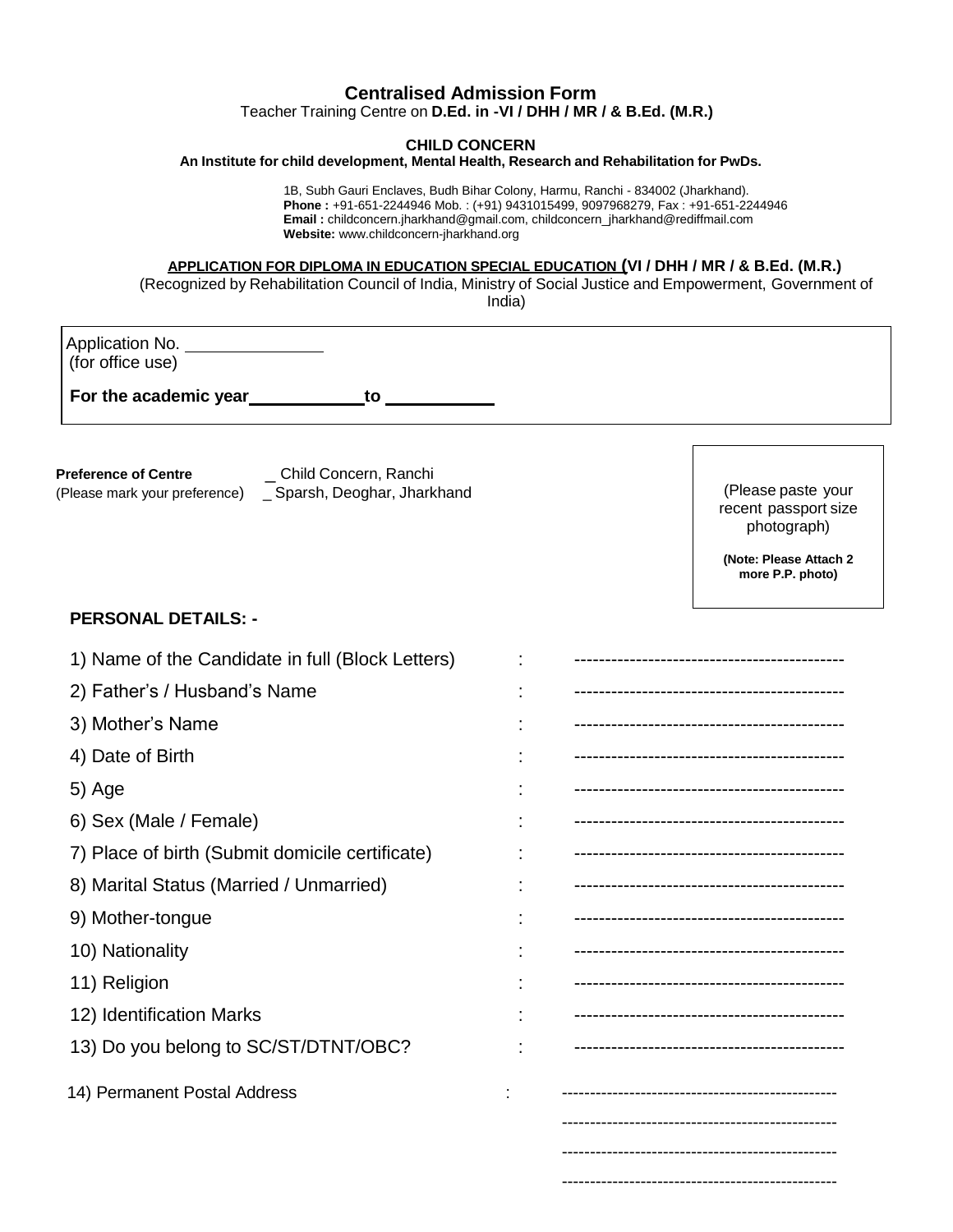### 15) Address & contact number (Tel. / Mobile no)

for correspondence

 16) Details of examinations passed from SSC/Matriculation onward including HSC (Intermediate) Attach duly attested photo copies of certificates (diploma and degree) of examinations passed With this application form

| Name of<br>Examination<br>Passed | Subject of<br>Examination | Name of<br>School/College/<br>Board/University | Year of<br>Passing | Marks<br>Allotted | Marks<br>Obtained | Division/<br>Grade<br>Percentage<br>Obtained |
|----------------------------------|---------------------------|------------------------------------------------|--------------------|-------------------|-------------------|----------------------------------------------|
|                                  |                           |                                                |                    |                   |                   |                                              |
|                                  |                           |                                                |                    |                   |                   |                                              |
|                                  |                           |                                                |                    |                   |                   |                                              |
|                                  |                           |                                                |                    |                   |                   |                                              |
|                                  |                           |                                                |                    |                   |                   |                                              |

17) Professional Qualification:

| Name of the<br>Degree Diploma<br>or Certificate<br>Obtained | Name of the<br>Training Institute/<br>Board/University | Year of<br>Passing | <b>Marks Allotted</b> | Marks<br>Obtained | Division /<br>Grade<br>Percentage<br>Obtained |
|-------------------------------------------------------------|--------------------------------------------------------|--------------------|-----------------------|-------------------|-----------------------------------------------|
|                                                             |                                                        |                    |                       |                   |                                               |

18) Details of work experience if any (attach copies of Certificates, Testimonials etc):

| Name of the<br>organization / Employer | Duration of the<br>Employment from<br>to |  | Part-time / Permanent |
|----------------------------------------|------------------------------------------|--|-----------------------|
|                                        |                                          |  |                       |

19) Give particulars of languages you can:

| Read only | Read only | Read & Speak | Read, speak & write |
|-----------|-----------|--------------|---------------------|
|           |           |              |                     |
|           |           |              |                     |

20) State the language in which the candidate would like to write the examination? (English / Hindi)

21) Is the candidate a parent / sibling / relative of a PwDs child? \_\_\_\_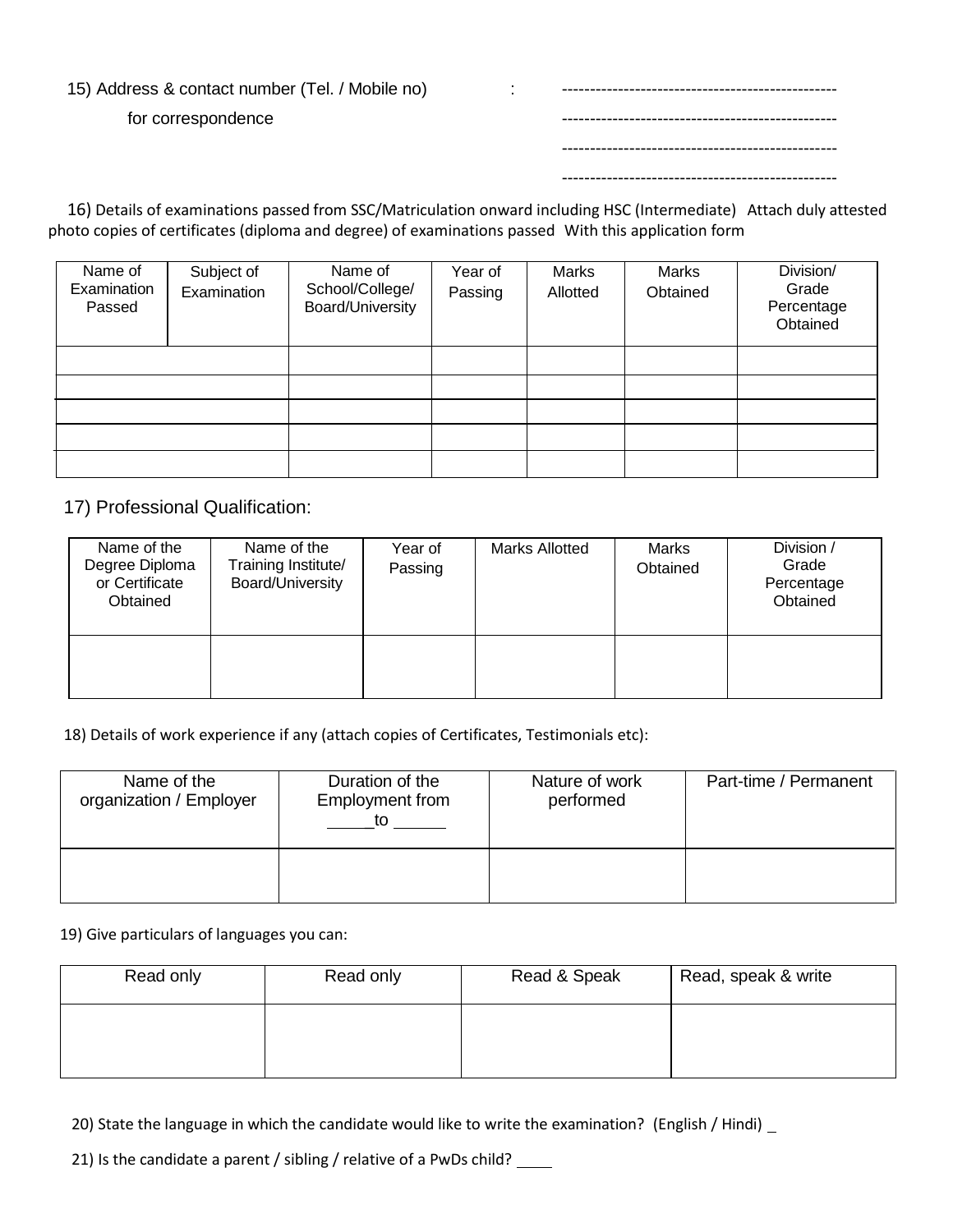|          | 22) Any special achievements:                                                                    |              |                                                                                                                      |  |  |
|----------|--------------------------------------------------------------------------------------------------|--------------|----------------------------------------------------------------------------------------------------------------------|--|--|
|          | Academic                                                                                         |              | -----------------------------<br>------------------------------                                                      |  |  |
|          | Extracurricular<br>23) What are your hobbies?                                                    |              |                                                                                                                      |  |  |
|          |                                                                                                  |              |                                                                                                                      |  |  |
|          | 24) Are you being sponsored by any agency?                                                       |              |                                                                                                                      |  |  |
|          | a) Name of the sponsoring agency                                                                 |              | -------------------------------------                                                                                |  |  |
|          | b) Address of the sponsoring agency                                                              |              |                                                                                                                      |  |  |
|          | 25) Why do you want to enroll for this course?                                                   |              |                                                                                                                      |  |  |
|          | 26) How do you think this course will benefit you in the future?                                 |              |                                                                                                                      |  |  |
|          |                                                                                                  |              |                                                                                                                      |  |  |
|          | Is hostel accommodation needed? : Yes No                                                         |              |                                                                                                                      |  |  |
|          |                                                                                                  |              |                                                                                                                      |  |  |
| 1. Name: | 27) Give two names of reference with their designations, address and testimonials                | 2. Name:     |                                                                                                                      |  |  |
|          | Designation: <u>____________________</u>                                                         | Designation: | <u> 1980 - Jan Samuel Barbara, martin di sebagai personal di sebagai personal di sebagai personal di sebagai per</u> |  |  |
|          | Address:                                                                                         | Address:     |                                                                                                                      |  |  |
|          |                                                                                                  |              |                                                                                                                      |  |  |
|          | 28) Please attach attested copies of the following certificates / testimonials                   |              |                                                                                                                      |  |  |
| a)       | Secondary Certificate Examination (10th Standard)                                                |              |                                                                                                                      |  |  |
| b)       | Higher Secondary Examination (12th Standard)                                                     |              |                                                                                                                      |  |  |
| C)       | Proof of date of birth (School leaving certificate)                                              |              |                                                                                                                      |  |  |
| d)       | Proof of SC/ST/DTNT/OBC status                                                                   |              |                                                                                                                      |  |  |
| e)       | Certificate of higher qualifications                                                             |              |                                                                                                                      |  |  |
| f)       | Proof of having work experience in the field of Visual Impairment, Hearing Impairment or Multi-  |              |                                                                                                                      |  |  |
|          | disabled children.                                                                               |              |                                                                                                                      |  |  |
| g)       | Recent Character certificates issued by Gazetted Officer (in original)                           |              |                                                                                                                      |  |  |
| h)       | Certificate to the effect that the candidate excelled in District/State National Sports Meet/NCC |              |                                                                                                                      |  |  |
|          | 'A' Certificate                                                                                  |              |                                                                                                                      |  |  |
| i)       | Medical and Fitness Certificate. If physically attach separate disability certificate            |              |                                                                                                                      |  |  |
| j)       | In case of foreign students furnish passport No. and other details separately Declaration        |              |                                                                                                                      |  |  |
|          |                                                                                                  |              |                                                                                                                      |  |  |